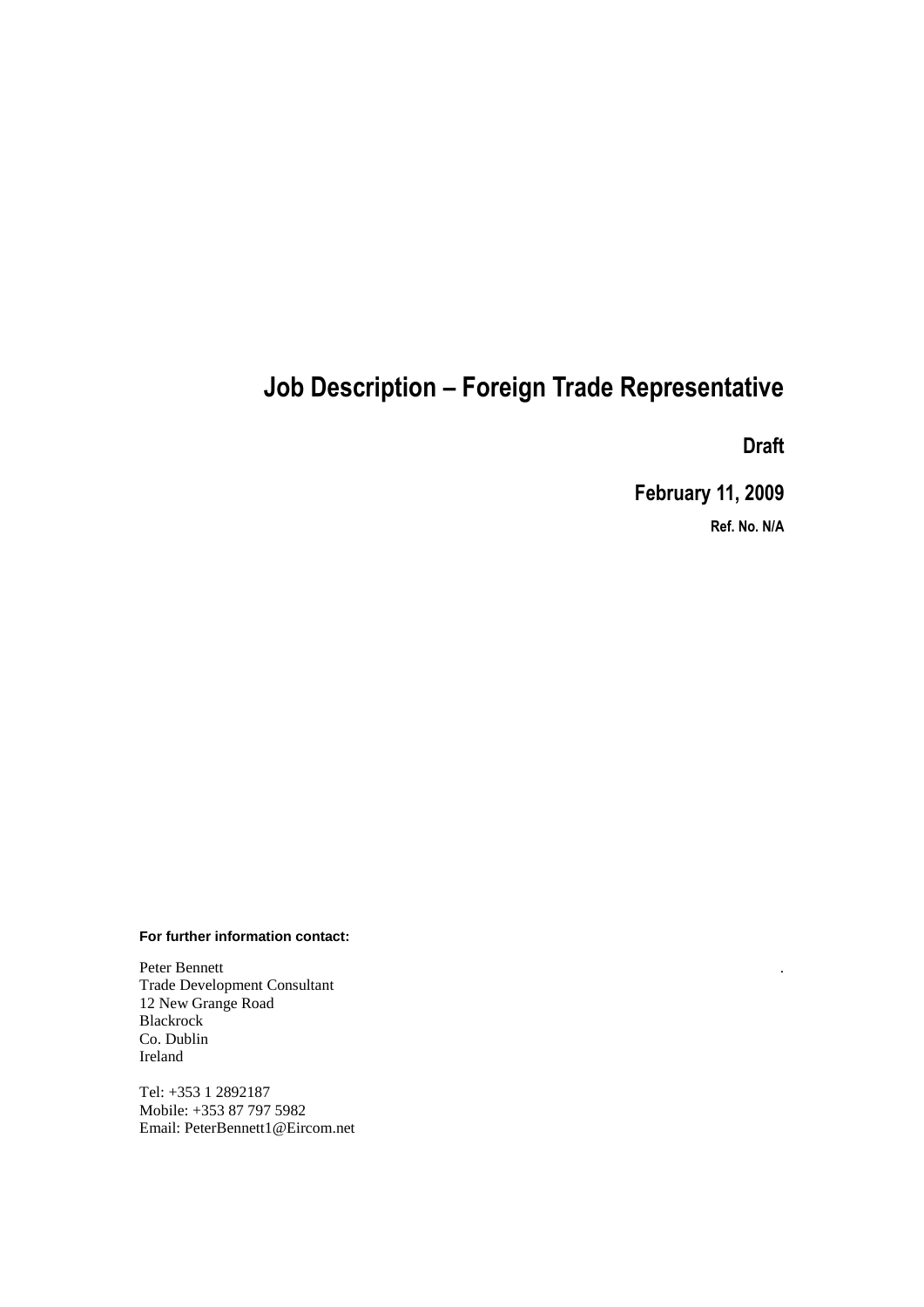## **The role of a Foreign Trade Representative**

An effective FTR will give the trade advisory service a commercial edge, will proactively work with a group of client exporters and will do substantive work for a number of strategically important small to medium sized enterprises (SMEs).

The majority of offices in a foreign trade office network will be staffed by experienced generalists with a keen interest in commerce and in business. Over time they will gain knowledge of specific markets and specific sectors. Aptitude for the job is an ingredient for success. Much of the training is on-the-job training.

The most successful Trade Support Institutions (TSIs) recognise that some trade promotional jobs are specialised. They recruit the best qualified people available. The makeup of the client base usually informs the background of the people that are hired. If a key industry sector is "food" the organisation will hire executives with a "food industry" background, particularly for the support unit in head office.

Some TSIs open up recruitment for key posts to external candidates. The successful candidate might be retained on a 3 or 5 year contract. Typically, the successful candidates have knowledge of a specific market or industry sector. It is common to hire an external candidate with specific knowledge of a high-tech sector or of sectors deemed to be of strategic importance. Invariably these appointments improve the standing of the TSI with the private sector. The nationality of staff is normally not an important factor.

In peripheral markets, or markets that do not warrant the appointment of a full time FTR, local trade consultants can be retained on a per assignment basis. The use of local consultants on a per assignment basis can significantly stretch a trade promotion budget. Market coverage could be gained at a fraction of the cost of opening a trade office and staffing it with expatriate personnel.

The majority of trade offices are small. However, in a large trade office industry sectors may be allocated to specific staff. The basic division would be consumer products, food and beverage, and industrial products. In strategically important markets, specialists may be employed, similarly to the support unit in head office.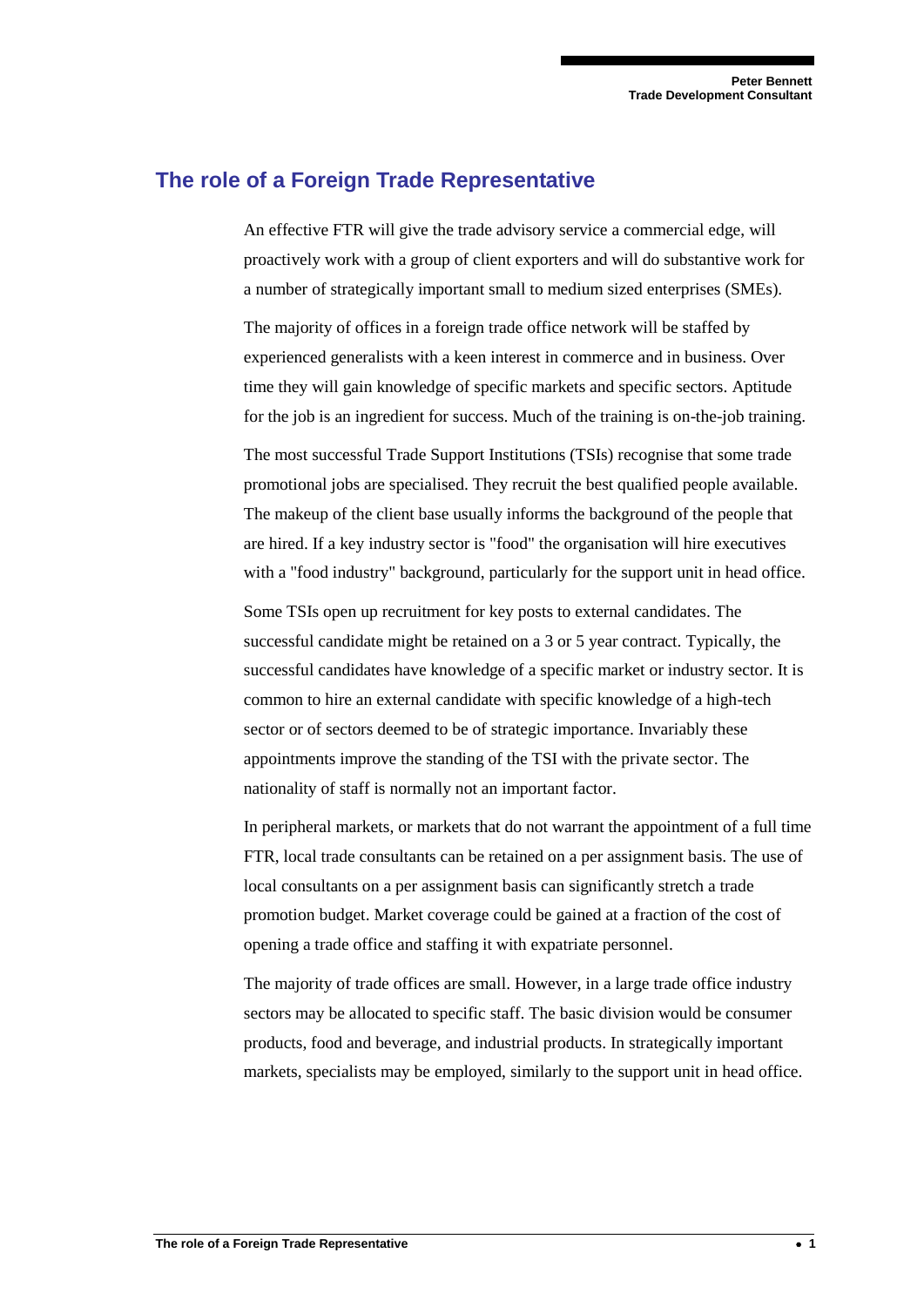### **Training and professional development**

It is necessary to continuously train staff to ensure they are familiar with emerging business models, trends and technologies. Much of this training is in-house and "on-the job". Frequent contact with industry is considered an integral part of this process.

A FTR gains experience from answering exporters' enquiries; undertaking research assignments, and arranging exporter business missions and business partner searches. Research assignments enable the FTR to develop in depth knowledge of specific product sectors. Identifying business partners for client exporters provides the FTR with opportunities to develop relationships with importers, distributors and buyers.

Some TSIs work in partnership with third level academic institutions to provide formal training in international marketing, typically to MBA level.

#### **FTR work programmes and tasks**

The bulk of a work programme must be derived from strategically important sectors of industry. Otherwise resources are diluted. If the FTR is to function effectively a support mechanism must be in place in the home market. The prime function of this unit is to identify the needs of industry, and to translate these needs into work programmes for the FTRs. The bulk of clients will fall into the SME category.

In the absence of a support function in the home market, it is very unlikely that a FTR can be effective.

#### **Job description**

A generic job description for a FTR would be so generalised as to be almost useless. However, there are some key tasks that could be worked into a job description. Here is a list:

- To support the business sector in its efforts to achieve export growth.
- To develop contact with buyers and procurement personnel.
- To identify business partners for client exporters.
- To advise client exporters on appropriate market entry strategies for specific markets.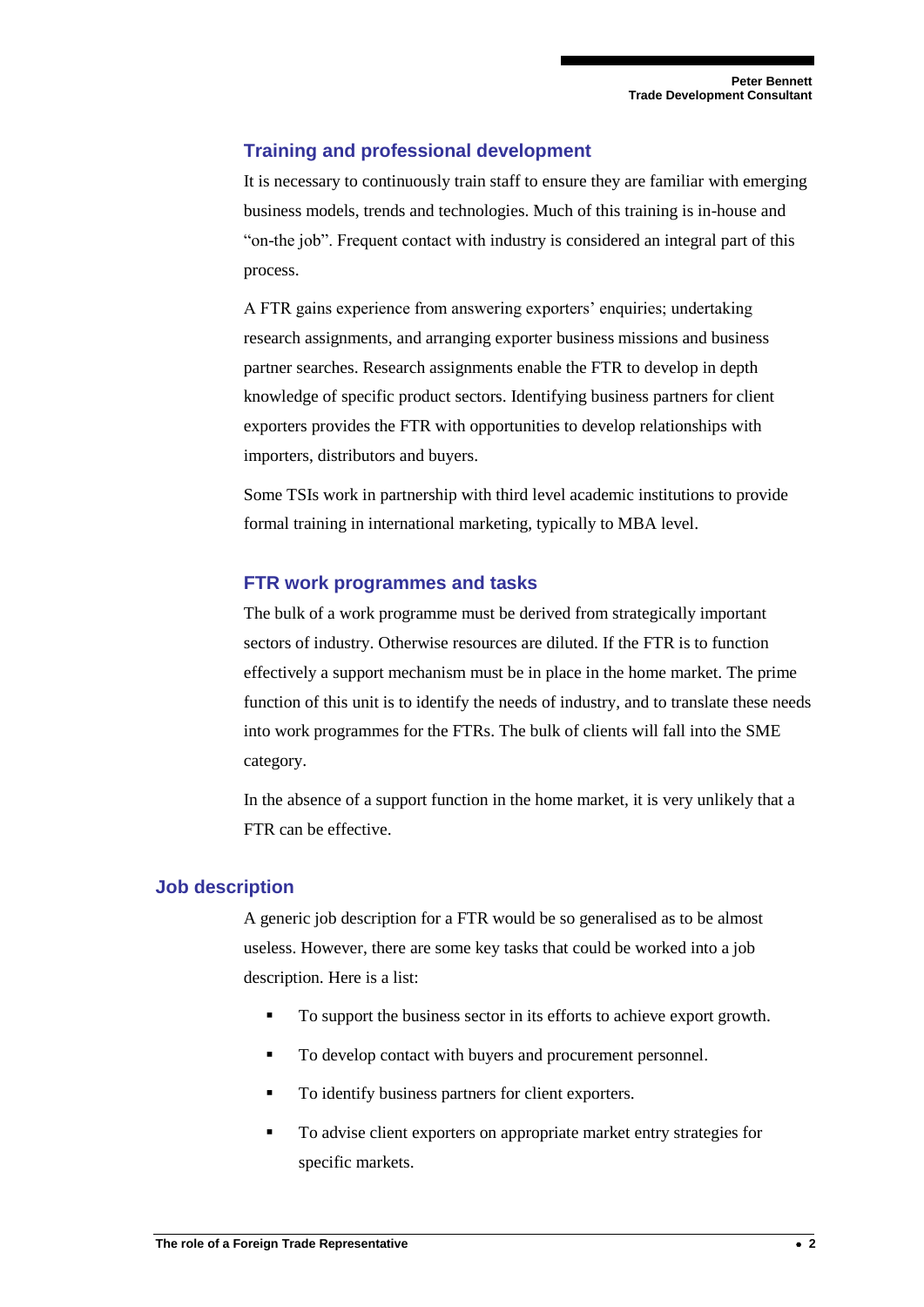- To provide a quality trade and marketing advisory service to client exporters.
- To strengthen the relationship with client companies in order to encourage and support their commitment to export growth.
- To monitor the performance of exports and exporters, and provide senior management with an early warning if there is an adverse shift in the host country's economic climate.
- To represent the country's industry at relevant fora. This includes, speaking engagements and presentations to industrial groups.
- To contribute to policy debates.
- To prepare briefing material for government and senior management on market related issues.
- To manage PR and the press.
- To develop a relationship with professional advisors.
- To retain the services of and to manage specialised consultants.
- To manage trade fairs and other group promotional activities.
- To help exporters establish distribution in a specific market.
- To undertake market research assignments.
- To set up business missions for exporters.
- To manage a trade office, including budgets and staff.
- Investment promotion (foreign direct investment)
- To engage in representational activities.

In some cases the FTR has responsibility for foreign direct investment, promoting tourism and bilateral trade issues. This makes for a very complex job description.

#### **Examples**

Here are extracts from two advertisements for a FTR. The advertisements appeared in major European newspapers in 2005. One was for a trade representative based in London, and the other for a trade representative to work in the home market with the specific industry sector.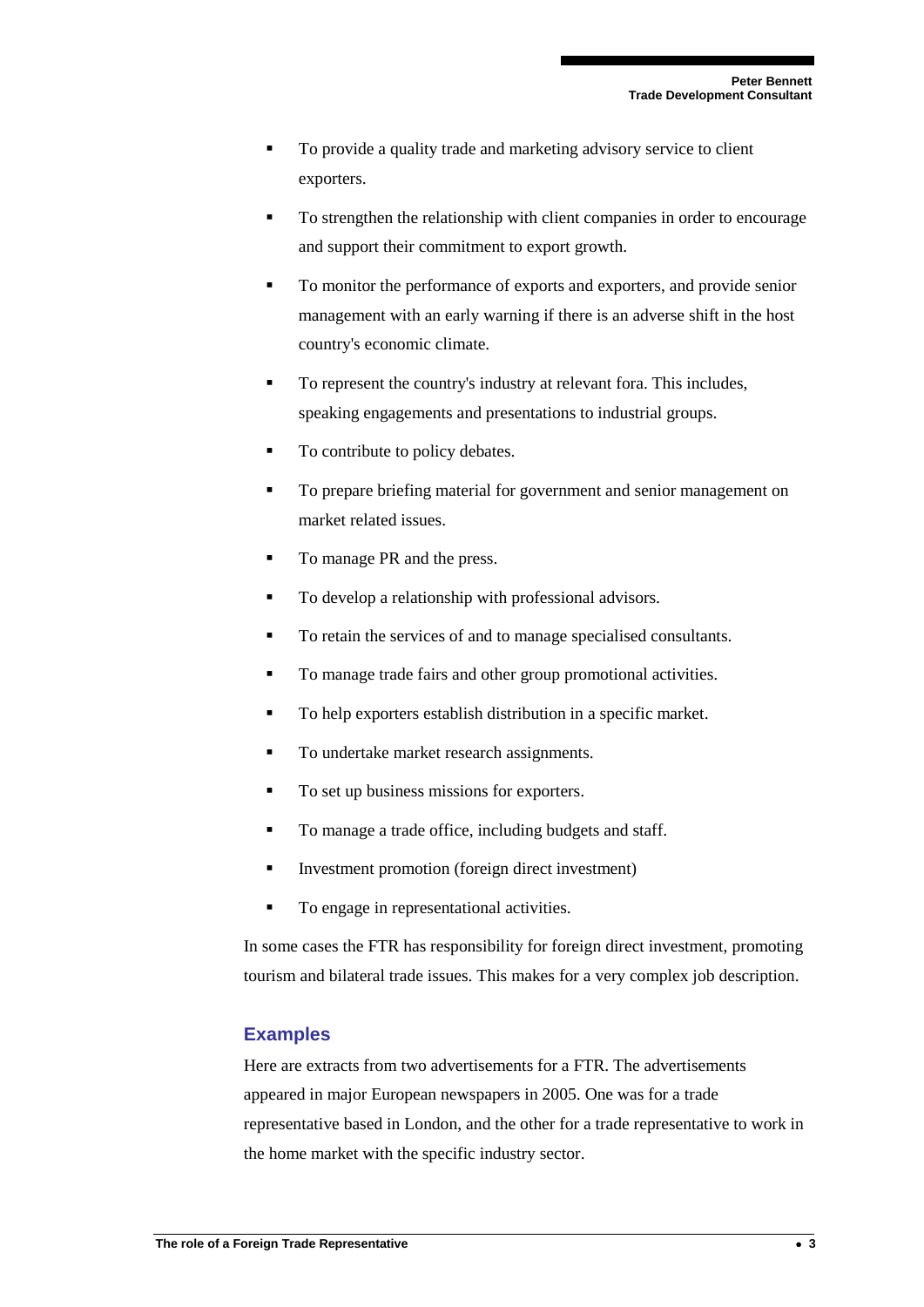The advertisements specified location and salary range. This information is omitted from the two examples.

The examples are to illustrate the level of experience demanded by an advanced TSI of their FTRs.

#### *FTR based in London*

*Your role will be to help clients to take advantage of opportunities in the <market sector specified> by providing access to buyers, developing relationships with key decision makers and advising clients on the unique procurement process of the <market sector>.*

*You must have a minimum of X years experience in the <market sector>, preferably gained within a <description> environment. You must have a clear understanding of the <market sector's> buying process, ideally with experience in working with key decision makers. You must possess credibility and contacts within the <market sector> and a relevant degree is essential.*

*You should have excellent communication skills and a strong understanding of the strategic sales and marketing process* 

#### *FTR based in the home market*

*"…..the successful candidate will be responsible for working in collaboration with clients to identify and advice on technology issues that impact on their growth and development in <industry sector/s>. He/She will have a significant role in the development of the TSI's strategies for the <industry sector/s>, and will be expected to provide specialist advice to client companies…….he/she will also undertake technical assessments and evaluations in support of …….The candidate will have strong technical experience, ideally in a commercial environment. Practical experience in …… is essential.*